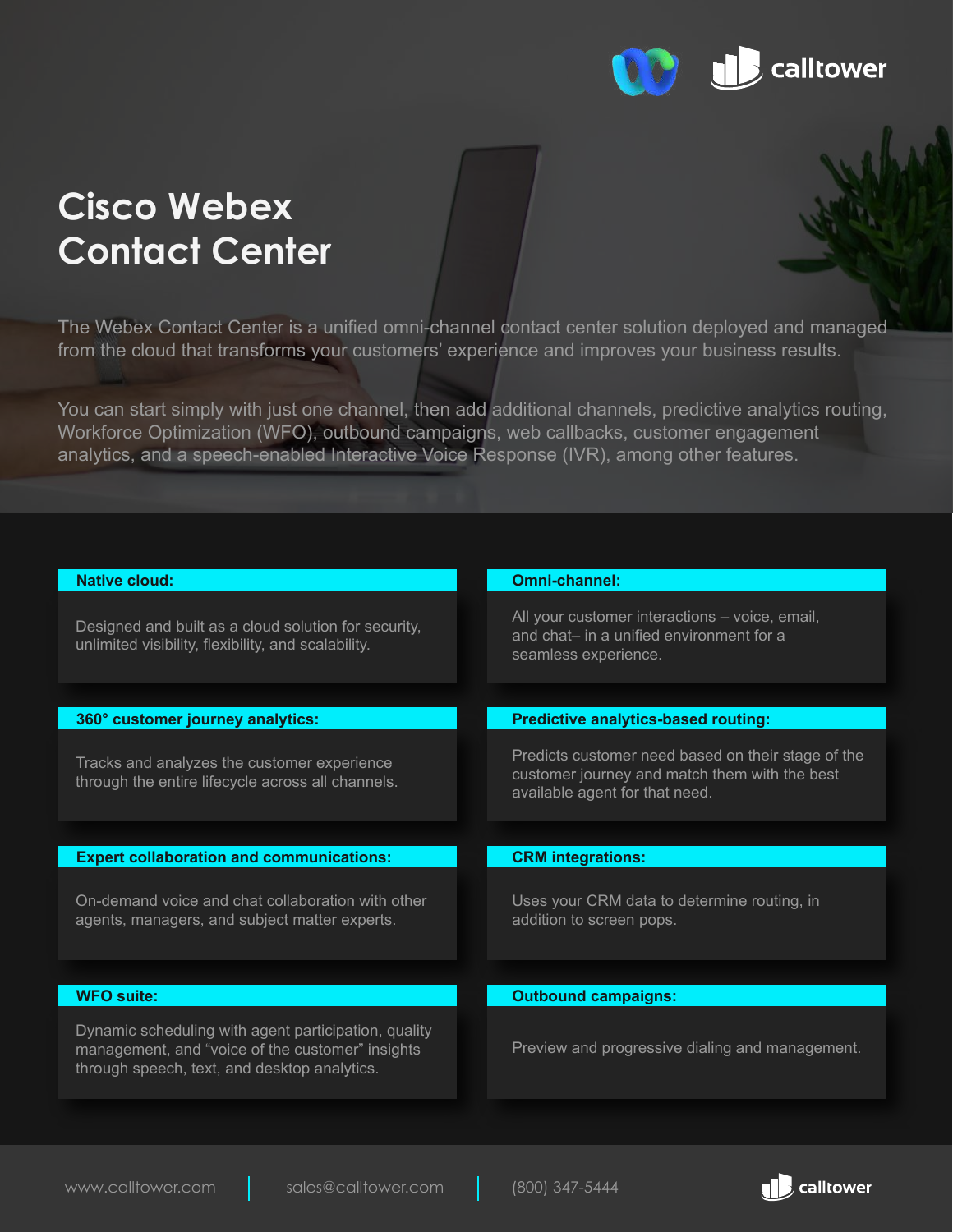# **Experience the benefits**

Whatever the purpose of your contact, Cisco Webex Contact Center has capabilities that will optimize operations for the business metrics that matter to you.

| Sales:                          | Know your best-performing agents based on performance data, and<br>optimize operations. |
|---------------------------------|-----------------------------------------------------------------------------------------|
| <b>First Call Resolutions:</b>  | Give agents on-demand collaboration with subject matter<br>experts anywhere.            |
| <b>Customer Satisfaction:</b>   | Predict customer need and connect them to the best<br>available agent.                  |
| <b>Customer Retention:</b>      | Predict customers who are at risk and connect them with the<br>best retention agents.   |
| <b>Operational Efficiency:</b>  | Balance call loads across sites, teams, and agents,<br>regardless of location.          |
| <b>Marketing Effectiveness:</b> | Leverage rich analytics to know what is working and<br>what is not.                     |
| <b>Agent Productivity:</b>      | Arm agents with tools, resources, and customer<br>histories.                            |
| <b>Lower Costs:</b>             | Move your contact center infrastructure to the<br>cloud to reduce TCO.                  |

### **Cisco Webex Contact Center features and options**

Whether you are a small business setting up your first call center, a medium-sized or multi-site contact center, or anything in between, the Cisco Webex Contact Center has what you need.

Webex Contact Center is available in two agent types that can be combined per the selected agent model.

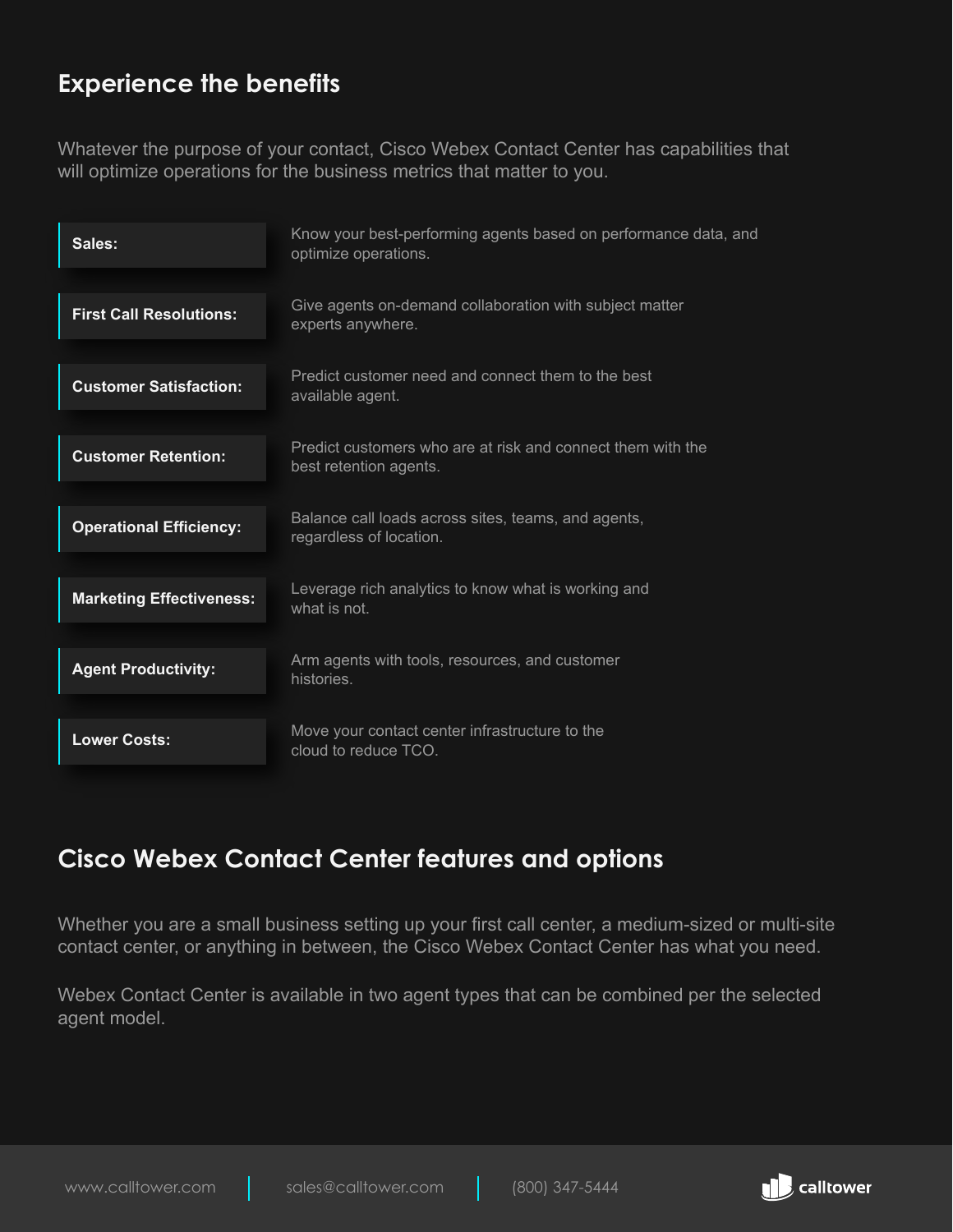### **Standard: Premium:**

Provides essential functionality to voice-only call centers with typical or sophisticated needs. Includes browser based agent desktop, inbound and outbound voice, call recording, touch-tone IVR, web and voice callbacks, and standard CRM and ticketing connectors.

Includes all Standard features and adds omni-channel communication such as chat and email, multi-channel reporting and analytics, and supervisor monitoring and barge-in for all types of agents.

| <b>Features</b>                                                       | <b>Standard</b> | Premium      |
|-----------------------------------------------------------------------|-----------------|--------------|
| Inbound and Outbound Voice                                            | $\checkmark$    | $\checkmark$ |
| Intelligent skills based routing & queuing                            | $\checkmark$    | $\checkmark$ |
| Browser based agent desktop                                           | $\checkmark$    | $\checkmark$ |
| Standard & customizable reporting                                     | $\checkmark$    | $\checkmark$ |
| Touch-tone IVR                                                        | $\checkmark$    | $\checkmark$ |
| Voice callback                                                        | $\checkmark$    | $\checkmark$ |
| Web callback                                                          |                 | $\checkmark$ |
| Basic outbound (preview dialing)*                                     | $\checkmark$    | $\checkmark$ |
| Call recording (one month)                                            | $\checkmark$    | $\checkmark$ |
| Real-Time and Historical Reports Data Storage                         | $\checkmark$    | $\checkmark$ |
| <b>Standard CRM connectors</b>                                        | $\checkmark$    | $\checkmark$ |
| <b>Cloud Context Service</b>                                          | $\checkmark$    | $\checkmark$ |
| Advanced outbound (outbound option for predictive dialing)*           |                 | $\checkmark$ |
| Multi-channel reporting and analytics                                 |                 | $\checkmark$ |
| Email & Web chat media                                                |                 | $\checkmark$ |
| Supervisor privileges (monitoring, barge-in & coaching of all agents) |                 | $\checkmark$ |
| Speech Enabled IVR                                                    | $\circ$         | $\circ$      |
| <b>Additional Recording Storage</b>                                   | $\circ$         | $\circ$      |
| Campaign Management (outbound campaigns)                              | $\circ$         | $\circ$      |
| <b>Quality Management</b>                                             | $\circ$         | $\circ$      |
| <b>Workforce Management</b>                                           | $\circ$         | $\circ$      |
| <b>WFO Analytics</b>                                                  | $\circ$         | $\circ$      |
| WFO Analytics with Transcription                                      | $\circ$         | $\circ$      |

✓

Available

Optional or Add-On  $\circ$ 

"blank" Unavailable

\* Requires Campaign Management software. Predictive dialing not yet available for Webex Contact Center.